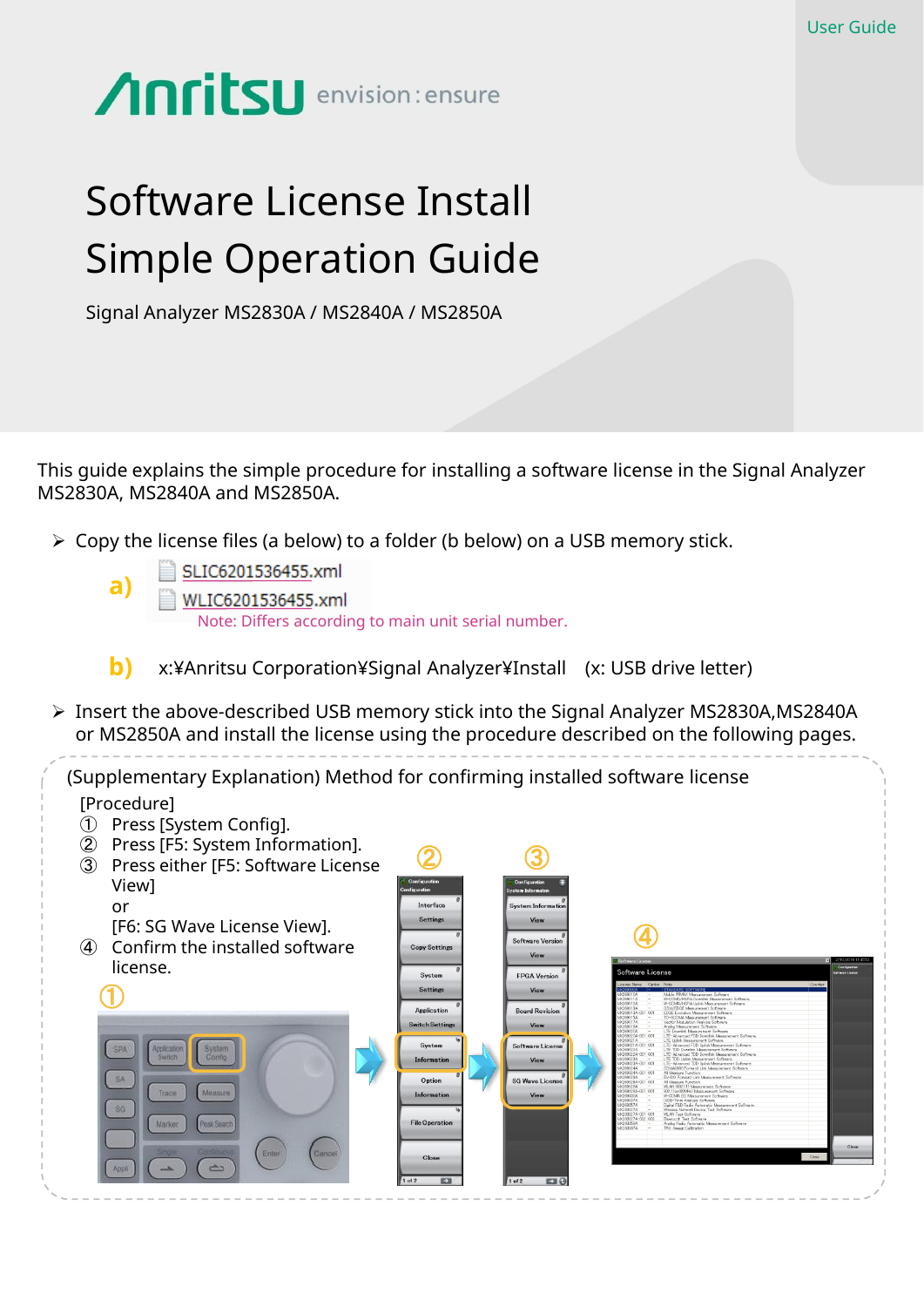## [Procedure]

- ① Press [System Config].
- 2 Press  $[\rightarrow]^{*}$  to go to Page 2 (\*: button below F8).
- ③ Press [F1: Software Install].
- ④ Press [F1: Install].
- ⑤ Press either [F3: Software License] (\*: for analysis software) or

[F4: SG Wave License] (\*: for signal generator waveform patterns/IQproducer).

⑥ Select (E:)\* and press [F7: Set] (\*: select USB drive letter).



To Next Page